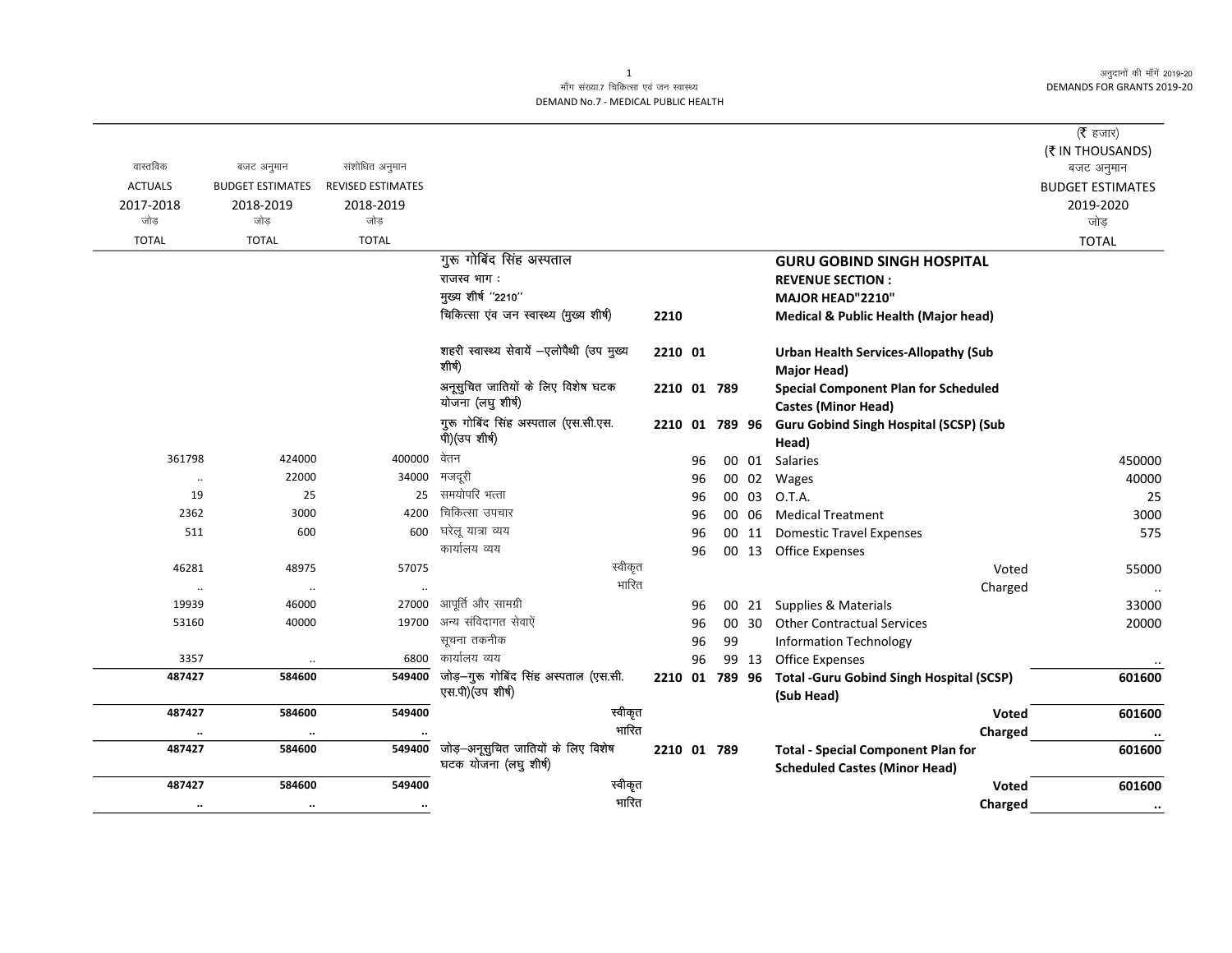अनुदानों की माँगें 2019-20 DEMANDS FOR GRANTS 2019-20

## माँग संख्या.7 चिकित्सा एवं जन स्वास्थ्य DEMAND No.7 - MEDICAL PUBLIC HEALTH

|                |                         |                          |                                                            |         |    |                |                                                                           | ( $\bar{\tau}$ हजार)    |
|----------------|-------------------------|--------------------------|------------------------------------------------------------|---------|----|----------------|---------------------------------------------------------------------------|-------------------------|
|                |                         |                          |                                                            |         |    |                |                                                                           | (₹ IN THOUSANDS)        |
| वास्तविक       | बजट अनुमान              | संशोधित अनुमान           |                                                            |         |    |                |                                                                           | बजट अनुमान              |
| <b>ACTUALS</b> | <b>BUDGET ESTIMATES</b> | <b>REVISED ESTIMATES</b> |                                                            |         |    |                |                                                                           | <b>BUDGET ESTIMATES</b> |
| 2017-2018      | 2018-2019               | 2018-2019                |                                                            |         |    |                |                                                                           | 2019-2020               |
| जोड            | जोड                     | जोड                      |                                                            |         |    |                |                                                                           | जोड़                    |
| <b>TOTAL</b>   | <b>TOTAL</b>            | <b>TOTAL</b>             |                                                            |         |    |                |                                                                           | <b>TOTAL</b>            |
| 487427         | 584600                  | 549400                   | जोड़-शहरी स्वास्थ्य सेवायें एलोपैथी (उप                    | 2210 01 |    |                | <b>Total - Urban Health Services-Allopathy</b>                            | 601600                  |
|                |                         |                          | मुख्य शीर्ष)                                               |         |    |                | (Sub Major Head)                                                          |                         |
| 487427         | 584600                  | 549400                   | स्वीकृत                                                    |         |    |                | Voted                                                                     | 601600                  |
| $\cdot\cdot$   | $\cdots$                |                          | भारित                                                      |         |    |                | Charged                                                                   |                         |
| 487427         | 584600                  | 549400                   | जोड़-मुख्य शीर्ष "2210"                                    | 2210    |    |                | TOTAL - MAJOR HEAD"2210"                                                  | 601600                  |
| 487427         | 584600                  | 549400                   | स्वीकृत                                                    |         |    |                | <b>Voted</b>                                                              | 601600                  |
| $\ddotsc$      | $\ddotsc$               |                          | भारित                                                      |         |    |                | Charged                                                                   | $\cdots$                |
| 487427         | 584600                  | 549400                   | जोड–राजस्व भाग                                             |         |    |                | <b>TOTAL - REVENUE SECTION</b>                                            | 601600                  |
| 487427         | 584600                  | 549400                   | स्वीकृत                                                    |         |    |                | Voted                                                                     | 601600                  |
|                | $\ddotsc$               |                          | भारित                                                      |         |    |                | Charged                                                                   | $\cdots$                |
|                |                         |                          | पूंजी भाग :                                                |         |    |                | <b>CAPITAL SECTION:</b>                                                   |                         |
|                |                         |                          | मुख्य शीर्ष "4210"                                         |         |    |                | MAJOR HEAD "4210"                                                         |                         |
|                |                         |                          | चिकित्सा और जन स्वास्थ्य पर पूंजी<br>परिव्यय (मुख्य शीर्ष) | 4210    |    |                | <b>Capital Outlay on Medical and Public</b><br><b>Health (Major Head)</b> |                         |
|                |                         |                          | शहरी स्वास्थ्य सेवायें -एलोपैथी (उप मुख्य                  | 4210 01 |    |                | <b>Urban Health Services-Allopathy (Sub</b>                               |                         |
|                |                         |                          | शीर्ष)                                                     |         |    |                | <b>Major Head)</b>                                                        |                         |
|                |                         |                          | अस्पताल एवं औषधालय (लघु शीर्ष)                             |         |    | 4210 01 110    | <b>Hospitals &amp; Dispensaries (Minor Head)</b>                          |                         |
|                |                         |                          | गुरू गोबिंद सिंह अस्पताल (उप शीर्ष)                        |         |    | 4210 01 110 74 | <b>Guru Gobind Singh Hospital (Sub Head)</b>                              |                         |
| 5218           | 15000                   | 7500                     | मशीनरी तथा उपकरण                                           |         | 74 |                | 00 52 Machinery & Equipment                                               | 10000                   |
| 5218           | 15000                   | 7500                     | जोड़- गुरू गोबिंद सिंह अस्पताल (उप शीर्ष)                  |         |    |                | 4210 01 110 74 Total - Guru Gobind Singh Hospital (Sub<br>Head)           | 10000                   |
| 5218           | 15000                   | 7500                     | जोड़-अस्पताल एवं औषधालय (लघु शीर्ष)                        |         |    | 4210 01 110    | <b>Total - Hospital &amp; Dispensaries (Minor</b><br>Head)                | 10000                   |
| 5218           | 15000                   | 7500                     | जोड़-शहरी स्वास्थ्य सेवायें -एलोपैथी (उप<br>मुख्य शीर्ष)   | 4210 01 |    |                | <b>Total - Urban Health Services-Allopathy</b><br>(Sub Major Head)        | 10000                   |
| 5218           | 15000                   | 7500                     | जोड़—मुख्य शीर्ष "4210"                                    | 4210    |    |                | TOTAL - MAJOR HEAD"4210"                                                  | 10000                   |
| 5218           | 15000                   | 7500                     | जोड़–पूंजी भाग                                             |         |    |                | <b>TOTAL - CAPITAL SECTION</b>                                            | 10000                   |
| 492645         | 599600                  | 556900                   | जोड़-गुरू गोबिंद सिंह अस्पताल                              |         |    |                | <b>TOTAL - GURU GOBIND SINGH HOSPITAL</b>                                 | 611600                  |
| 492645         | 599600                  | 556900                   | स्वीकृत                                                    |         |    |                | <b>Voted</b>                                                              | 611600                  |

2